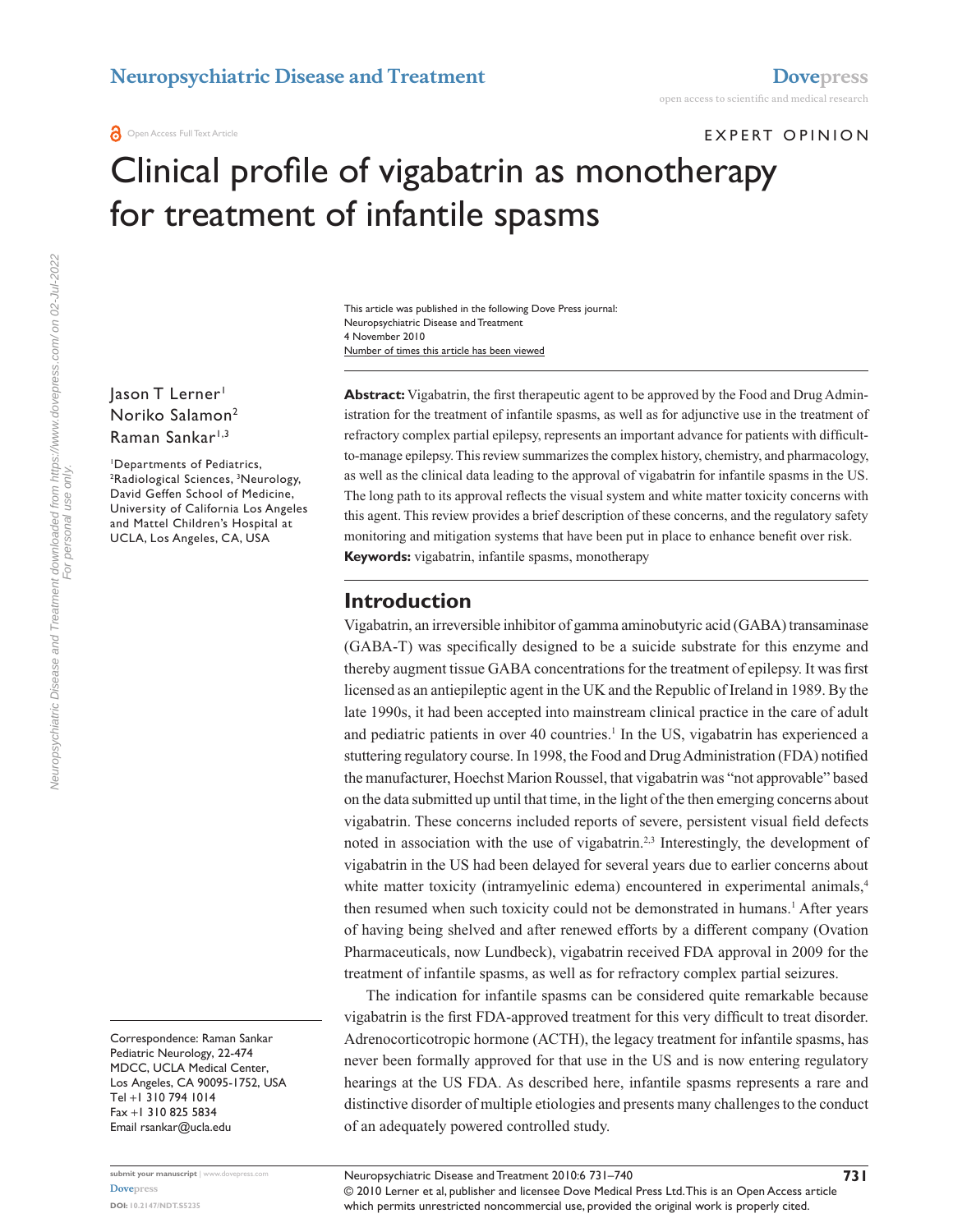Infantile spasms represent a devastating childhood epileptic syndrome, and has been described as one of the "catastrophic epilepsies of infancy".<sup>5</sup> What makes infantile spasms such a form of devastating epilepsy is the combination of extremely difficult to control seizures and its association with mental retardation. The seizures involve violent flexion or extension spasms that occur in clusters. This clinical presentation, accompanied by a distinctive highvoltage chaotic electroencephalogram (EEG) pattern called hypsarrhythmia and developmental delay, is called West syndrome. Hypsarrhythmia is the characteristic interictal EEG pattern, consisting of a triad of features, including high amplitude and disorganized or "chaotic" background and multifocal independent spike discharges. Infantile spasms has an incidence of 0.25–0.42 per 1000 live births and a prevalence of 0.14–0.52 per 1000 children. Infantile spasms are slightly more common in males.<sup>6</sup> This syndrome represents the response of the brain to a severe insult during a specific developmental window, and can result from hypoxic-ischemic encephalopathy, infections, focal cortical dysplasia, intraventricular hemorrhage, tuberous sclerosis, Down syndrome, trauma, Aicardi syndrome, neonatal hypoglycemia, Ohtahara syndrome, and pyridoxine deficiency. When a specific etiology is not apparent, the syndrome is classified as cryptogenic. Advances in genetic testing have shown that mutations within the aristaless-related homeobox gene on chromosome Xp22.13 is associated with an X-linked infantile spasms syndrome.<sup>7</sup> The cyclin-dependent kinaselike or serine-threonine kinase 9 gene located on the Xp22.3 chromosome is also a cause of X-linked infantile spasms. Mutations in the lissencephaly-1 and the doublecortin genes are related to classical lissencephaly, double cortex syndrome, and infantile spasms.<sup>8</sup>

Epileptic spasms have a variety of clinical and electrographic forms. The typical clinical spasms is a flexor spasms that is a rapid flexion of the neck, trunk, and extremities lasting less than two seconds, which is frequently followed by a sustained tonic phase for up to 10 seconds.<sup>9</sup> On occasions, spasms can be extensor, with a rapid extension of the neck and arching of the back, or a mixture of both flexion and extension postures. The intensity of spasms can vary, even within a cluster, from brief eye rolling or subtle head nodding to a violent shock-like event. On occasion, children will become upset or cry in between spasms. Spasms typically occur in clusters, most commonly when waking from sleep. Electrographically, there are a variety of EEG patterns which can accompany the spasms, but the most common is a generalized medium to high amplitude slow wave, followed

by an electrodecrement and attenuation.<sup>6</sup> Children with symptomatic infantile spasms can have focal findings both clinically and electrographically.

Historically, the first-line treatment of infantile spasms has been ACTH. The availability of vigabatrin in much of Europe, and the finding that it was often efficacious in the treatment of infantile spasms, resulted in its adoption as the preferred agent, because of its relative ease of use. In Europe and many other countries, vigabatrin is considered the initial drug of choice. The European expert opinion statement from 2007 recommended vigabatrin as the treatment of choice for patients with tuberous sclerosis and other symptomatic etiologies.10 In the US, where vigabatrin was not FDAapproved until very recently, ACTH has been considered the initial drug of choice, even though it awaits regulatory approval at this time.

Many additional agents and treatments have been tried as second and third options, including valproic acid, pyridoxine, zonisamide, topiramate, levetiracetam, intravenous immunoglobulin, and the ketogenic diet, each with a handful of uncontrolled open-label studies or retrospective case series. Resective surgery for some symptomatic cases (in particular focal cortical dysplasia) has been successful.

In 2004 the "Practice Parameter: Medical Treatment of Infantile Spasms" was released by the American Academy of Neurology and the Child Neurology Society. Their conclusions on vigabatrin included "1. Vigabatrin is possibly effective for the short-term treatment of infantile spasms (level C, class III and IV evidence), 2. Vigabatrin is also possibly effective for the short-term treatment of infantile spasms in the majority of children with tuberous sclerosis (level C, class III and IV evidence), and 3. Serious concerns about retinal toxicity in adults suggest that serial ophthalmologic screening is required in patients on vigabatrin. However, data are insufficient to make recommendations regarding the frequency or type of screening that would be of value in reducing the prevalence of this complication in children (level U, class IV studies)".11

Vigabatrin was finally approved by the FDA on August 21, 2009 with indications for refractory complex partial seizures in adults and infantile spasms in children aged one month to two years. All health care providers using vigabatrin will need to enroll in the SHARE (Support, Help and Resources for Epilepsy) program and complete the Risk Evaluation and Mitigation Strategy (REMS) course. This was specifically designed to reduce the risk of vision loss, and includes baseline and regular vision monitoring, frequent assessments of effectiveness, and education. It is suggested to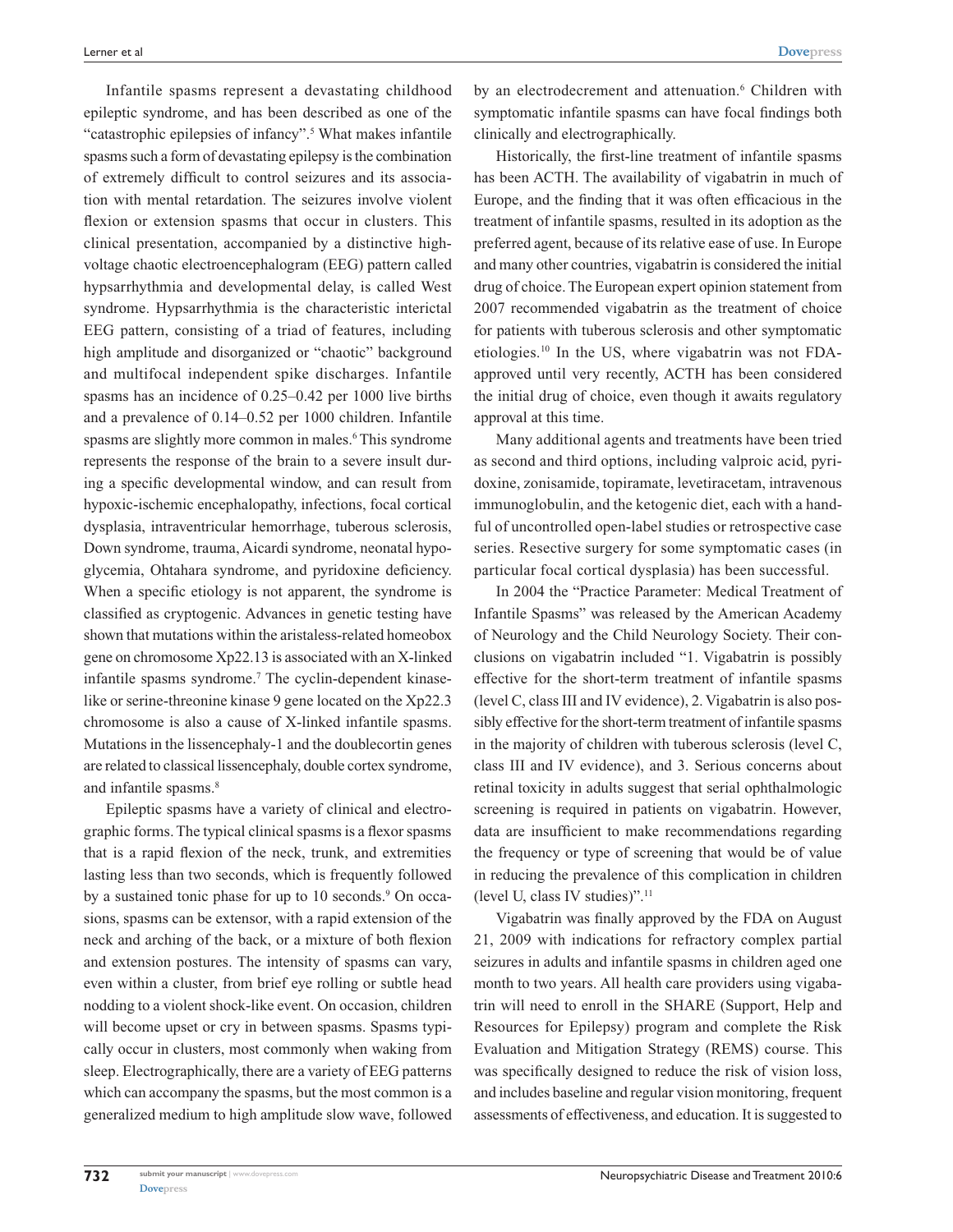discontinue the medication if patients fail to show substantial improvement in seizures within three months. Vigabatrin is now the only medication in the US with an FDA approval for infantile spasms.<sup>12</sup>

#### **Pharmacology**

The chemical structure of vigabatrin is 4-amino-6-hexenoic acid (γ-vinyl GABA). It was designed specifically to achieve irreversible inhibition of GABA-T,<sup>13</sup> which is present in neurons and glia and causes oxidative deamination of GABA to succinic semialdehyde.

Unlike several other inhibitors of GABA-T which also display some activity against the enzyme responsible for the synthesis of GABA (glutamic acid decarboxylase) vigabatrin is selective in its antagonism of GABA degradation.14 The structures of GABA and vigabatrin are shown in Figure 1. The obvious structural similarity is responsible for the ability of vigabatrin to interact with GABA-T. The presence of the vinyl moiety in the structure of vigabatrin renders it a mechanism-based suicide substrate which is covalently (and irreversibly) bound to the enzyme. Only new enzyme synthesis can restore GABA-T activity. Thus, even a single dose produces a lasting, dose-dependent inhibition of brain GABA-T in experimental animals, and elevated GABA levels are seen for at least 24 hours.<sup>13</sup> After a dose of 1500 mg/kg of vigabatrin in mice, GABA levels increased to a maximum of 650% of control in four hours,<sup>15</sup> Levels of the excitatory amino acids, glutamate and aspartate, reached a nadir of approximately 80% of control values in about the same duration. Noninvasive measurement of brain GABA levels in humans by the application of 1H magnetic resonance spectroscopy has permitted the demonstration of 2.5- to 3-fold elevations in GABA levels in the brains of epileptic patients treated with standard doses of vigabatrin.<sup>16,17</sup>

Our present understanding of GABA receptor activation is based on its action at postsynaptic GABA(A) receptors (GABAAR), which have a specific subunit composition, and differently assembled extrasynaptic receptors. GABAAR exhibit low affinity for GABA (and thus require the high levels of GABA reached by synaptic release) and rapid inactivation (such that the receptor is ready for a new signal again). They also possess a γ-subunit that is required for allosteric interaction by benzodiazepines. The inhibition mediated by presynaptic release of GABA has been called phasic inhibition. The extrasynaptic receptors, on the other hand, have a stoichiometry that substitutes a  $\alpha$ 4 subunit (for the  $\alpha$ 1 or  $\alpha$ 2 in the synaptic receptors mediating phasic inhibition); these receptors are highly sensitive to low ambient GABA concentrations and the inhibition produced is lasting, and is called tonic inhibition. They lack a γ-subunit that confers benzodiazepine sensitivity to the synaptic receptors, and are assembled instead with a  $\delta$ -subunit. Neurosteroids, related to progesterone and pregnenolone derivatives, activate extrasynaptic GABA receptors mediating tonic inhibition. This is also the postulated mechanism for ganaxalone, a synthetic neurosteroid that has shown some activity against infantile spasms.<sup>18</sup>

The action of vigabatrin likely augments both phasic and tonic inhibition by enhancing GABA concentration in different pools. Benzodiazepines like nitrazepam have been used to treat infantile spasms in the past. In a randomized multicenter study, nitrazepam was found to be comparable with ACTH in efficacy and better in tolerability.<sup>19</sup> The impact on tonic inhibition can be viewed as having some similarity to one of the potential actions of ACTH, which can stimulate the adrenal formation of deoxycorticosterone and its tetrahydro metabolite, which is a strong agonist at extrasynaptic receptors. This potential convergence in the mechanistic basis of seemingly unrelated compounds used to treat infantile spasms is illustrated in Figure 2.

In the developing brain, there may also be an important effect of ambient GABA on presynaptic GABAAR to increase the strength of GABAergic synaptic transmission.



**Figure 1** Structures of GABA and VGB.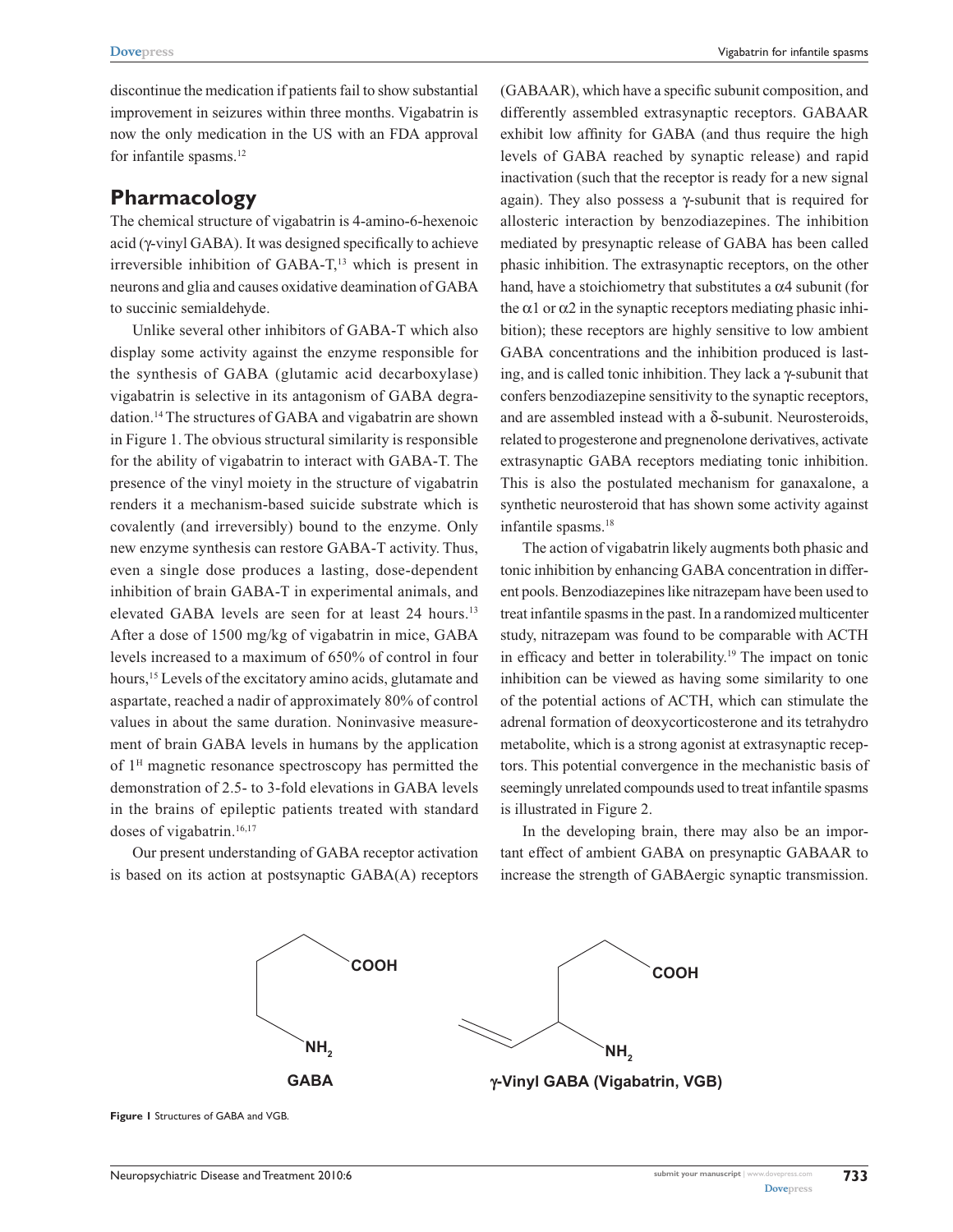

Figure 2 Schematic demonstrating a common target of action shared by many forms of therapy. Treatment with adrenocorticotropic hormone stimulates the adrenal production of tetrahydrodeoxycorticosterone which can activate extrasynaptic gamma aminobutyric acid receptors which mediate tonic inhibition. Increased ambient gamma aminobutyric acid produced by vigabatrin treatment may have a similar effect, as also the treatment with ganaxalone a neurosteroid investigational drug. The  $\alpha$ 4β $_{\lambda}$ δ subunit containing extrasynaptic receptors are readily activated by modest levels of ambient gamma aminobutyric acid to produce a "lasting" current to sustain tonic activation. Adapted with permission from Auvin S, Sankar R. Antiinflammatory treatments for seizure syndromes and epilepsy. In: Rho JM, Sankar R, Stafstrom CE, editors. *Epilepsy: Mechanisms, Models, and Translational Perspectives*. New York, NY: CRC Press/Taylor and Francis; 2010.

Low concentrations of GABA or zolpidem, an agonist at the benzodiazepine binding site, increased the frequency of miniature GABAergic synaptic currents,<sup>20</sup> representing a positive feedback loop. This effect was seen only in rat pups up to postnatal day 14, and has been demonstrated in the cerebellum. The presence of these presynaptic GABAAR was confirmed by immunocytochemistry.<sup>20</sup> The role of such receptors as targets for modifying spasms remains to be confirmed.

# **Efficacy of vigabatrin in infantile spasms**

The efficacy and safety of vigabatrin for use in infants has been evaluated in numerous studies (see Table 1). Many of the studies were retrospective reviews or add-on combination trials. However, some were open-label monotherapy trials or randomized comparative trials versus hydrocortisone and ACTH. We describe selected studies that contributed significantly to the development of vigabatrin for infantile spasms.

An early large European retrospective analysis involving 250 infants evaluated vigabatrin as initial therapy for infantile spasms.21 Of the initial 250 enrolled, 192 were determined to have classic spasms, based on semiology, age of onset, and EEG criteria. Hypsarrhythmia (typical or atypical) had been documented in 75% of the patients. The mean dose of vigabatrin used was 105 mg/kg. The efficacy in this survey is among the highest reported. Cessation of spasms occurred in 69% of patients with cryptogenic spasms and 60% of patients with symptomatic spasms, excluding tuberous sclerosis. Among the responders, 82% registered their response within one week after initiation of treatment. A dramatic response rate of 96% was achieved in treating infantile spasms attributed to tuberous sclerosis. This report, like many others, found a low rate of adverse effects (14%), mainly somnolence. Importantly, only two of the original 250 patients discontinued therapy because of adverse effects. Resolution of hypsarrhythmia was not specifically reported in this report.

Appleton et al<sup>22</sup> reported on a randomized, placebocontrolled, blinded study of treatment of infantile spasms using vigabatrin employing a distinctive design. In their study ( $n = 40$ , all meeting EEG criteria), the randomized, placebo-controlled phase was held for five days, after which all patients were eligible to have vigabatrin on an open-label basis. The average percent reduction in spasms in the vigabatrin-treated group was 78% compared with 26% in the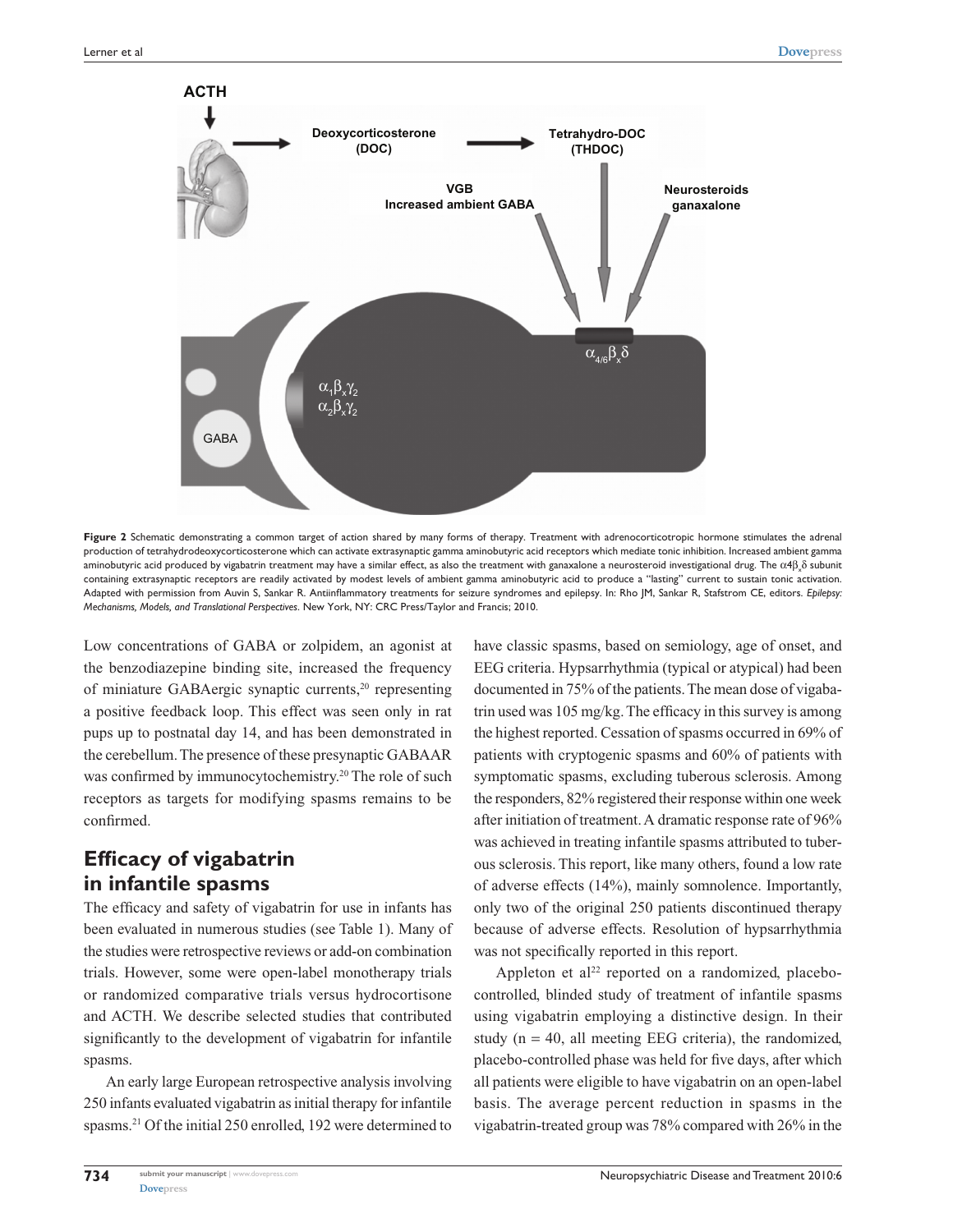|                                |      | Table I Clinical studies of vigabatrin in the treatment of infantile spasms                                                  |                               |                 |                             |                               |                                      |
|--------------------------------|------|------------------------------------------------------------------------------------------------------------------------------|-------------------------------|-----------------|-----------------------------|-------------------------------|--------------------------------------|
| Author                         | Year | Study design                                                                                                                 | $\blacksquare$                | Mean dose mg/kg | Cessation of spasms (%)     | Adverse effects (%)           | Normalization of EEG                 |
| Chiron et al <sup>27</sup>     | 1991 | Open-label add-on therapy                                                                                                    | \$                            | 50-150**        | $\frac{4}{3}$               | 26                            | 43% (all who                         |
| Vles et al <sup>46</sup>       | 1993 | Open-label trial, monotherapy                                                                                                | $\bullet$                     | 50-100**        | $C = 66$<br>$S = 33$<br>SO, | 33                            | had cessation of spasms)<br>33%      |
| Appleton et al <sup>47</sup>   | 1993 | Open-label trial                                                                                                             | $\overline{5}$                | $100 - 150***$  | 26                          | $\circ$                       | Not reported                         |
| Appleton <sup>48</sup>         | 1995 | Open-label trial, monotherapy                                                                                                | $\overline{a}$                | 95              | $\overline{\infty}$         | $\supseteq$                   | Not reported                         |
| Aicardi et al <sup>21</sup>    | 1996 | Retrospective, international                                                                                                 | 192                           | ଚ୍ଚ             | $C = 69$                    | $\tilde{\mathbf{c}}$          | Not reported                         |
|                                |      |                                                                                                                              |                               |                 | $S = 59*TS = 96$            |                               |                                      |
| Kwong <sup>49</sup>            | 1997 | Open-label trial monotherapy                                                                                                 | $\overline{a}$                | 29              | 57                          | $\circ$                       | 14%                                  |
| Chiron et al <sup>29</sup>     | 1997 | Randomized, prospective, crossover                                                                                           | $\mathbf{\underline{\infty}}$ | <b>ISO</b>      | $\overline{0}$              | $\frac{4}{4}$                 | 4/4 (100)                            |
| Vigevano et al <sup>23</sup>   | 1997 | Response-mediated crossover with ACTH                                                                                        |                               | $\frac{1}{10}$  | 46                          | $\tilde{\phantom{a}}$         | 36%                                  |
| Covanis et al <sup>50</sup>    | 1998 | Prospective                                                                                                                  |                               | 98.5            | S9                          | $\overline{4}$                | 100%                                 |
| Villeneuve et al <sup>51</sup> | 1998 | Open-label trial, first-line monotherapy                                                                                     | <b>88883</b>                  | $100 - 150***$  | $\mathcal{L}$               | 39                            |                                      |
| Siemes et al <sup>52</sup>     | 1998 | Open-label, add-on study                                                                                                     |                               | 50-150**        | $3 \text{ mo} = 48$         | $3 \text{ mo} = 8$            | $3 \text{ mo} = \text{not}$ reported |
|                                |      |                                                                                                                              |                               |                 | $>1 yr = 72$                | $>1 yr = 10$                  | $>1 yr = 22%$                        |
| Wohlrab et al <sup>53</sup>    | 1998 | Open-label, monotherapy                                                                                                      |                               | 65-150**        | $\overline{6}$              | $\overline{4}$                | 50%                                  |
| Appleton et al <sup>22</sup>   | 1999 | Double-blind, randomized                                                                                                     | 28<br>20                      | $\frac{1}{2}$   | $VGB$ init $=$ 35           | $\overline{4}$                | 14/15 (93%)                          |
|                                |      | placebo-controlled crossover                                                                                                 |                               |                 | $Crossover = 42$            |                               | spasm free patients                  |
| Cossette et al <sup>54</sup>   | 1999 | Retrospective review                                                                                                         | $\overline{2}$                | $100 - 150**$   | 67                          | $\overline{4}$                | $\overline{\mathcal{L}}$             |
| Granstrom et al <sup>55</sup>  | 1999 | Prospective trial                                                                                                            |                               | 77              | 26                          | not reported                  | Not reported                         |
| Koo <sup>56</sup>              | 1999 | Retrospective review                                                                                                         | 42                            | $40 - 120$      | $Tot = 64$                  | $Tot = 68$                    | $\overline{\mathbf{C}}$              |
|                                |      |                                                                                                                              |                               |                 | $C = 50$                    | $C = 33$                      |                                      |
|                                |      |                                                                                                                              |                               |                 | $S = 68$                    | $S = 79$                      |                                      |
| Fejerman et al <sup>57</sup>   | 2000 | Prospective trial                                                                                                            | $\leq$                        | <b>I</b> 50     | $Tot = 42$                  | Somnolence 16                 | 100% of seizure-                     |
|                                |      |                                                                                                                              |                               |                 | $C = 62$                    | Irritability 13               | free patients                        |
|                                |      |                                                                                                                              |                               |                 | $S = 29$                    |                               |                                      |
| Elterman et al <sup>24</sup>   | 2001 | Randomized, single-masked                                                                                                    | 142                           | Low-or          | $Tot = 22$                  | $90 - most$                   | $High = 36%$                         |
|                                |      |                                                                                                                              |                               | high-dose       | $ow = 11, high = 36$        | thought not to<br>be from VGB | $Low = 11\%$                         |
| Nabbout et al <sup>58</sup>    | 2001 | Prospective trial monotherapy                                                                                                | Б                             | $75 - 100$      | 80                          | Not reported                  | 75% of seizure                       |
|                                |      |                                                                                                                              |                               |                 |                             |                               | free patients                        |
| Mitchell et al <sup>59</sup>   | 2002 | Retrospective chart review                                                                                                   | <b>202</b>                    | 58              | $\mathsf{S}^{\mathsf{O}}$   | Not reported                  | Not reported                         |
| Lux et al <sup>60</sup>        | 2004 | Randomized, prospective                                                                                                      |                               | $100 - 150***$  | 54                          | 54                            | Two had normal                       |
|                                |      |                                                                                                                              |                               |                 |                             |                               | EEGs after therapy but               |
|                                |      |                                                                                                                              |                               |                 |                             |                               | were non-responders                  |
| Lux et al $^{28}$              | 2005 | Randomized, prospective                                                                                                      | $\overline{5}$                | <b>ISO</b>      | 76                          | $\subseteq$                   | Not reported                         |
| Akman et al <sup>61</sup>      | 2005 | Retrospective chart review                                                                                                   | $\tilde{=}$                   | Not reported    | $\mathfrak{S}$              | Not reported                  | Not reported                         |
| Elterman et al <sup>25</sup>   | 2005 | Randomized, single-blind                                                                                                     | 220                           | Low-or          | $Tot = 18$                  | Not reported                  | Not reported                         |
|                                |      |                                                                                                                              |                               | high-dose       | $low = 11$ , high = 26      |                               |                                      |
| Note: **Range, no mean given.  |      | Abbreviations: TS, tuberous sclerosis; HC, hydrocortisone; C, cryptogenic; S, symptomatic; Tot, total; mo, months; yr, year; |                               |                 |                             |                               |                                      |

Neuropsychiatric Disease and Treatment 2010:6 **submit your manuscript** |<www.dovepress.com>

**[Dovepress](www.dovepress.com)**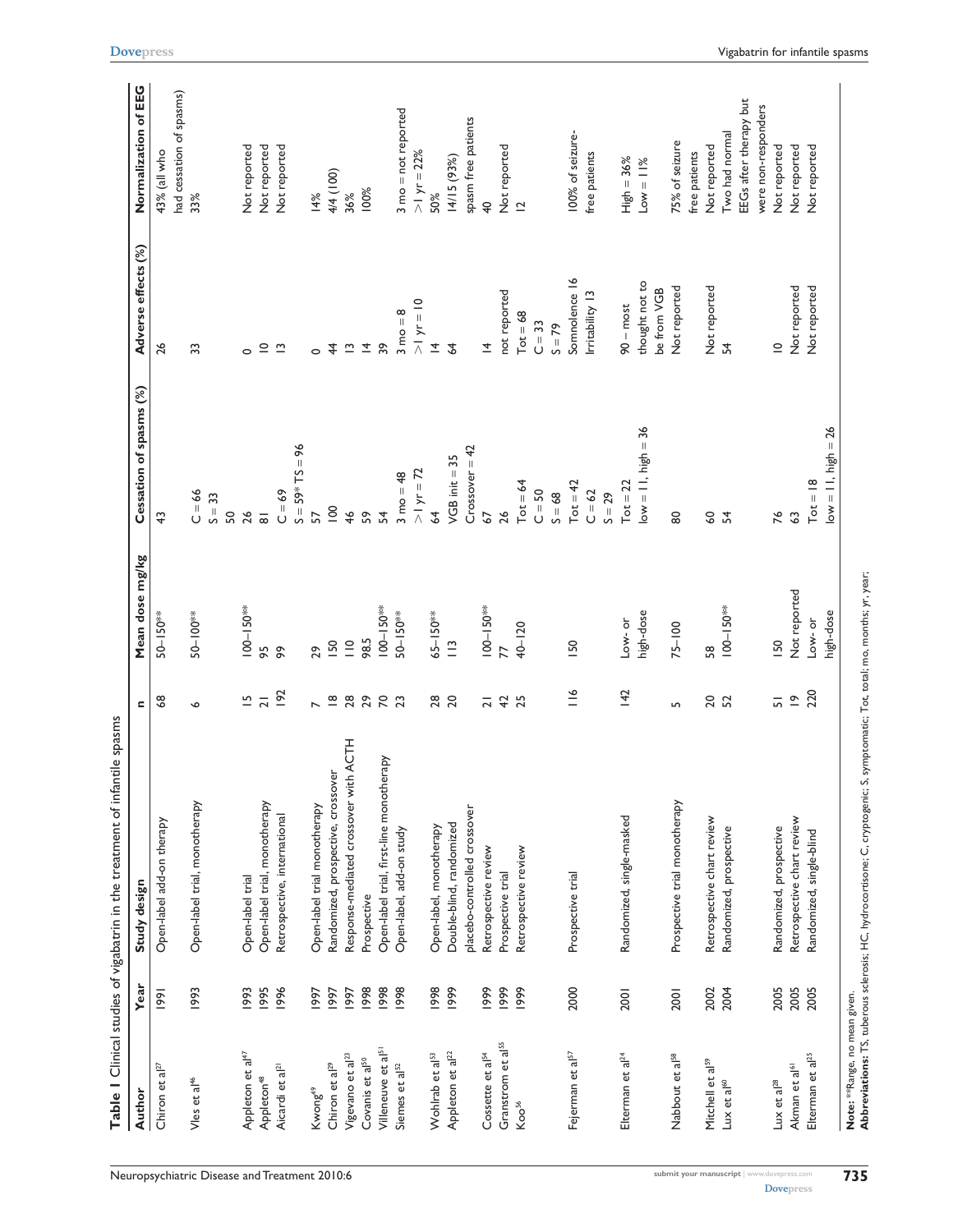placebo-treated group  $(P = 0.020)$ . This study did not enroll any patients with tuberous sclerosis, a subset whose spasms have emerged to be uniquely responsive to treatment with vigabatrin. At the end of the 24-week trial period, 15 of the original 40 patients were spasm-free on monotherapy with vigabatrin, while four more were seizure-free on vigabatrin in combination with other medications. Separation between two groups was not significant because both groups had been on vigabatrin except for the first five days of the 24-week period. The study did establish that initial therapy of vigabatrin was effective, safe, and well tolerated.

The first prospective, randomized, open-label trial comparing vigabatrin and ACTH as first-line monotherapy for infantile spasms was published in 1997.<sup>23</sup> In a crossover study, 42 patients with untreated infantile spasms were randomized to vigabatrin 100–150 mg/kg/day or depot ACTH at 10 IU/day. Patients who did not respond to initial therapy by three weeks were crossed over to the other treatment arm. After the first stage of treatment, 48% of those treated with vigabatrin and 74% treated with ACTH became seizure-free  $(P = 0.12)$ . During the second stage, 92% of patients who failed vigabatrin became seizure-free on ACTH, and 40% of patients who failed ACTH became seizure-free on vigabatrin  $(P = 0.052)$ . Overall, 46% treated with vigabatrin and 81% treated with ACTH became seizure-free  $(P = 0.007)$ . More patients in the ACTH-treated group showed normalization of the EEG, and improvements in EEG occurred earlier. Side effects (somnolence, hypotonia, irritability) were more prevalent with ACTH (37%) while the 13% adverse event rate for vigabatrin was similar to that reported by Aicardi et al.<sup>21</sup> This study also confirmed that all but one of 11 responders to vigabatrin did so within eight days of therapy, and 100 mg/kg/day seemed the optimal dose. Furthermore, this study demonstrated that vigabatrin was more effective as initial therapy in children with brain malformations or tuberous sclerosis, while ACTH was superior in children who developed infantile spasms after hypoxic-ischemic insults. It is important to note that the dose of ACTH used in this study is substantially less than what has emerged as the standard in the US  $(150 \text{ IU/m}^2/\text{day})$ .

Important clinical trial data for the FDA's deliberations on the approval of vigabatrin come from the multicenter, randomized, single-masked (as to dose) study by Elterman et al.24,25 Initial results were published in 2001 in peerreviewed form<sup>24</sup> and the results including a larger population were presented in abstract form at the 2005 meeting of the American Epilepsy Society.<sup>25</sup> This multicenter, randomized, single-blinded study evaluated 220 subjects who had not been treated with ACTH, prednisone, or valproic acid. They were randomized into two groups, ie, low-dose  $(18-36 \text{ mg/kg/day})$  or high-dose  $(100-148 \text{ mg/kg/day})$ . A strict definition of treatment response was used (ie, within the first 14 days of therapy, free of spasms for at least seven consecutive days, and absence of spasms or hypsarrhythmia on an eight-hour EEG).

Those who did not respond to the low-dose treatment in 14 days entered an open-label phase during which the dose of vigabatrin could be freely titrated according to response and/or tolerability. Only 18% were considered treatment responders by the strict definition, but 26% were considered responders if the 14-day window was extended. Eighty-eight percent of the responders remained spasms-free during the entire study. The response rate of the high-dose group (26%) was significantly higher than that of the low-dose group (11%). In addition, in concordance with other studies, patients with tuberous sclerosis (58%) had higher response rates than symptomatic (20%) or cryptogenic (37%) patients.

In a separate abstract at the same meeting, the same group26 reported their safety data for vigabatrin. Overall, vigabatrin was well tolerated, with only 5.4% of patients having adverse effects classified as related to vigabatrin that caused a discontinuation of the drug. Only 2.9% of serious adverse effects noted were classified as vigabatrin-related. There are important differences in this study, which confirmed the safety recorded by earlier studies, but achieved a lower rate of efficacy. The inclusion criteria permitted patients up to 24 months of age, and duration of spasms for up to three months, which most likely contributed to the observed lower rate of response. Further, those who responded beyond the first two weeks are not counted in the comparison between groups. Thus, the response rate of 58% among patients with tuberous sclerosis and infantile spasms compares quite well with the initial observations of Chiron et al<sup>27</sup> who studied patients during the first year of life and reported an 86% response rate for infants with tuberous sclerosis.

The United Kingdom Infantile Spasms Study compared the effect of vigabatrin with that of hormone therapy (prednisolone or tetracosactide depot) on developmental and epilepsy outcomes when the children were evaluated at  $12-14$  months of age.<sup>28</sup> Absence of spasms was similar in the final clinical assessment, ie, hormone 41/55 (75%) versus vigabatrin 39/51 (76%), as were the developmental outcomes determined by the Vineland Adaptive Behavior Scale (VABS). The VABS scores were hormone 78⋅6 (SD 16⋅8) versus vigabatrin 77⋅5 (SD 12⋅7). Among patients considered to be cryptogenic, hormone therapy resulted in a higher developmental outcome (hormone 88.2 [17.3] versus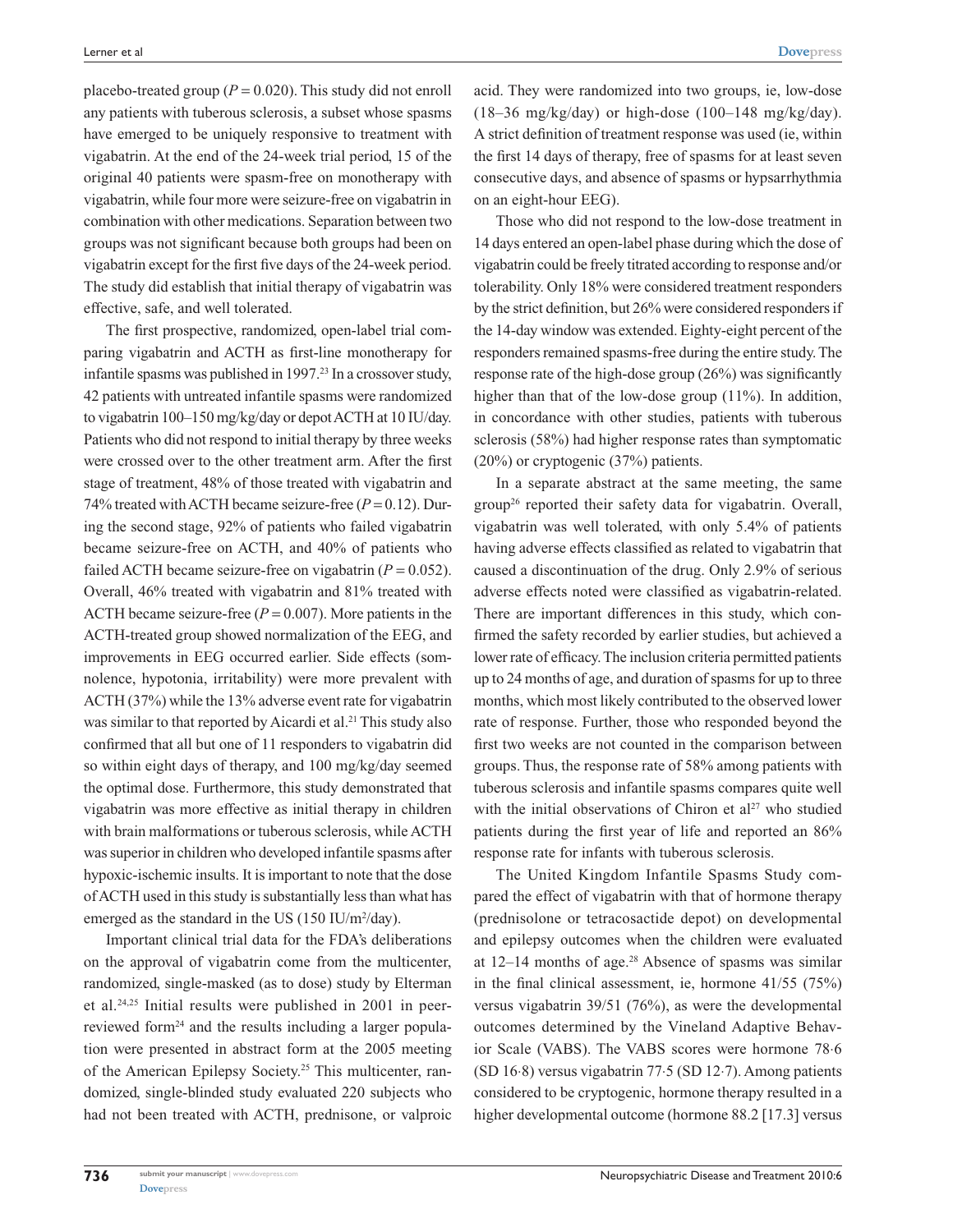78.9 [14.3]). This study excluded children with a diagnosis of, or at high risk of, tuberous sclerosis, and thus eliminated that group that is considered to represent the strongest beneficiaries of receiving therapy with vigabatrin.

# Role of vigabatrin in treatment of tuberous sclerosis-associated infantile spasms

Chiron et al reported on a prospective trial comparing vigabatrin with hydrocortisone as initial treatment for infantile spasms attributable to tuberous sclerosis. This randomized, crossover study utilized vigabatrin at 150 mg/kg/day or hydrocortisone 15 mg/kg/day as initial treatment. Nonresponders were crossed over at the end of one month of treatment. All the patients who were first treated with vigabatrin (11/11) were spasms-free compared with 5/11 hydrocortisone infants  $(P < 0.01)$ . All the nonresponders to hydrocortisone became spasms-free after being crossed over to vigabatrin. Mean time to disappearance of infantile spasms was 3.5 days on vigabatrin versus 13 days on hydrocortisone ( $P < 0.01$ ). This study was responsible for establishing the special place of vigabatrin in the treatment of infantile spasms in patients with tuberous sclerosis. It is worth pointing out that such a high response rate is seldom seen in even so-called benign epileptic syndromes of childhood.

Vigabatrin is considered safe and effective. Retinal toxicity and white matter changes on magnetic resonance imaging (MRI) are the effects that merit separate discussion. However, the common side effects encountered commonly in the various studies include drowsiness/somnolence, nystagmus, hyperexcitability/hyperkinesia, insomnia, fever, memory impairment, depression, and confusion. Less frequently encountered are axial hypertonia, hypotonia, agitation/ irritability, asthenia, laryngitis, myoclonus, diarrhea, weight gain, and vomiting. Rare cases of psychotic reactions, mild anemia, and decreased liver function tests (aspartate aminotransferase and alanine aminotransferase) have also been reported. Overall, in comparison with many other antiepileptic drugs, vigabatrin is well tolerated. $1,21,22,29$ 

## Retinal toxicity

One of the most discussed and concerning adverse effects of therapy with vigabatrin is retinal toxicity leading to visual field constriction. Reports of visual field deficits have appeared in the literature since 1997.<sup>30</sup> In various studies, this effect has been documented in up to 40% of treated patients. In addition to visual field loss, abnormal funduscopic examination, including "pale disc", mild optic nerve pallor, retinal artery narrowing, and problems with visual acuity, color discrimination, and contrast sensitivity have been reported. Electroretinography (ERG) shows bilateral retinal dysfunction with preferential cone system dysfunction. The exact pathology is still unclear, but may be two-fold. First, the increase of GABA in the retina is likely to have a role.<sup>3</sup> Second, there may be a relationship between retinal damage, vigabatrin, and exposure to light. In the rat retina, administration of vigabatrin produced a decrease in GABA-T activity to undetectable levels and a five-fold increase in GABA.<sup>31,32</sup> In a study of chronic vigabatrin exposure in rats, vigabatrin for 45 days produced a decrease in visual tests, including photopic ERG, flicker response, and oscillatory potentials.<sup>33</sup> The authors described disorganization of the outer retina, as well as damage to the inner and outer cone segments, most prominent in the central areas with a decrease in numbers in up to 20% of photoreceptors. The toxicity of vigabatrin to retinal cells is likely affected by development. In the rabbit retina, the fraction of amacrine cells capable of taking up and accumulating vigabatrin was very small at postnatal day 1 and increased to near-adult levels by 10 days postnatum.<sup>34</sup>

It is still not entirely clear if the toxicity is related to the cumulative dose or if retinal involvement improves after discontinuation of the drug.<sup>35</sup> There is a positive trend in one retrospective review of higher doses and longer treatment periods correlating with visual field constriction, abnormal ERG, and abnormal visual-evoked potentials (VEPs),<sup>36</sup> although these findings have not been consistent. Somewhat encouragingly for short-term treatment of infantile spasms with vigabatrin, a study of children observed that the most severe damage was not observed in the youngest patient.37 More recently, a Finnish study of 16 children with a history of treatment of infantile spasms with vigabatrin tested the subjects with kinetic perimetry between six and 12 years and encountered only mild visual field loss in one patient and normal fields in 15.38 Nevertheless, careful monitoring for discernible signs of retinal injury should be stressed, and has resulted in the Risk Evaluation and Mitigation Strategy (REMS) described below.

As part of REMS, vision testing is required at baseline, at least every three months during therapy, and at least once within three to six months after discontinuation. While ERG and VEPs are recommended, these studies are often difficult to accomplish, given the age of the patient population with infantile spasms [\(http://www.lundbeckshare.com/pg510\\_info\\_](http://www.lundbeckshare.com/pg510_info_�physicians.aspx) [physicians.aspx\)](http://www.lundbeckshare.com/pg510_info_�physicians.aspx).12 Thus, periodic ophthalmologic examinations (at initiation of therapy, and subsequently, every three months while on treatment, and three to six months after discontinuation of therapy), while mandated, may or may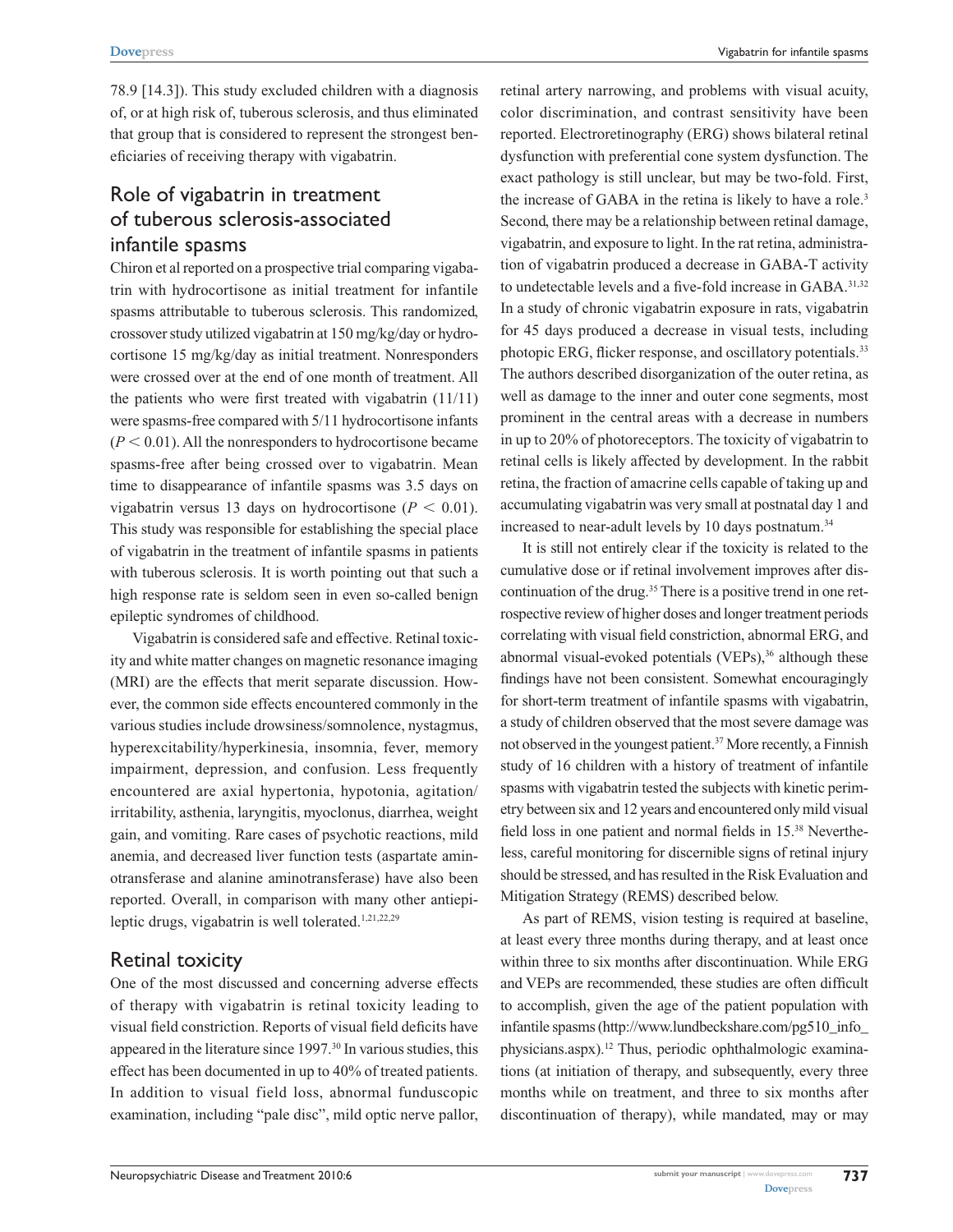not include ERG and VEP testing. It is also suggested that, because of the risk of permanent vision loss, vigabatrin should be withdrawn from a pediatric patient treated for infantile spasms (one month to two years of age) who fails to show substantial clinical benefit within 2–4 weeks of treatment initiation, or sooner if treatment failure becomes obvious. A recommended screening algorithm based on evidence-based review of visual function testing in patients treated with vigabatrin has been published recently.39 Evaluation that includes perimetry is suggested only for children over the age of nine years.

A critical role for the amino acid taurine in mediating vigabatrin-associated retinal ganglion cell toxicity has been demonstrated in rats and mice.<sup>40,41</sup> Animals treated with vigabatrin had 67% lower levels of taurine than controls. The hypothesis that the addition of taurine-rich foods or direct supplements may prevent or slow down the development of the retinal cell lesions has been proposed by the authors. In addition, this study demonstrated that limiting light exposure might minimize cellular injury. However, excessive limiting of visual stimuli in very young patients may impact adversely on neural plasticity leading to ocular cortical organization and contribute to risk for amblyopia.

#### White matter changes

The observation of intramyelinic edema and vacuolation of myelin of the brain in rats has been alluded to.4 During the period following the initial observation, human studies in adults using MRI and VEPs reassured investigators that these findings in animals may have very limited significance for humans.

Transient MRI abnormalities unrelated to underlying cause have been seen in children and adults treated with vigabatrin. Areas of abnormality included the basal ganglia, thalamus, anterior commissure, corpus callosum, and brainstem.<sup>42</sup> Wheless et al<sup>43</sup> reviewed 332 MRIs from 205 infants with infantile spasms and rereviewed MRIs from 668 children and adults with complex partial seizures. Abnormalities were defined as any hyperintensity on T2-weighted or fluid-attenuated inversion-recovery sequences that were diffusion restriction negative and not explained by specific pathology. Infants treated with vigabatrin were statistically more likely to have MRI abnormalities than those not treated with vigabatrin. Resolution of the MRI changes was seen in 66% of these patients. Another series involving infants (22 subjects, 34 MRIs) confirmed transient white matter signal changes.<sup>44</sup> An example of such lesions from one of our patients is shown in Figure 3. It should be noted that the



**Figure 3 A1** and **A2**) show axial T2 weighted images of a normal baby aged five months. **B1** and **B2**) show a five-month-old patient who had received vigabatrin for eight weeks. The magnetic resonance image was obtained due to abnormal eye movement. Magnetic resonance imaging shows high T2 weighted intensity in the thalamus and globus pallidus (arrow in **B1**) and tegmental portion of the pons (arrow in **B2**). Vigabatrin was discontinued. **C1** and **C2**) Follow-up magnetic resonance imaging of the same patient three months later shows normal signal in the thalamus and pontine tegmentum.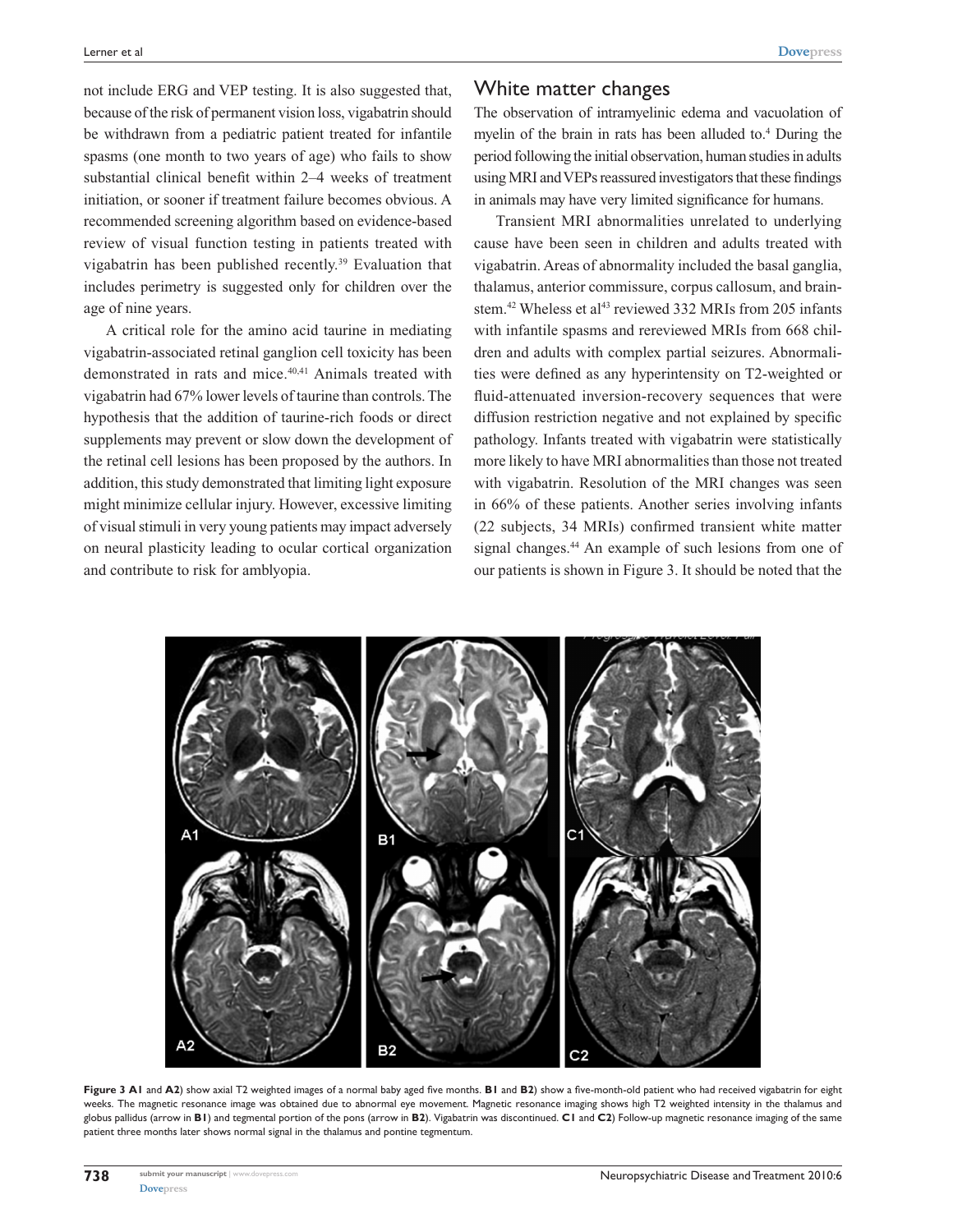REMS program does not address monitoring for white matter lesions by MRI for infants treated with vigabatrin.

### **Conclusion**

Vigabatrin, the only presently approved therapy for infantile spasms in the US, has shown efficacy and tolerability, as well as relative safety (especially compared with the available options, including nontreatment),45 representing a meaningful advance in the treatment of this catastrophic childhood epileptic encephalopathy. Availability of vigabatrin for infantile spasms is especially meaningful to those patients in whom it is a manifestation of tuberous sclerosis. Guidelines have been developed to monitor for visual system toxicity, and typical use will be limited to a few months, enhancing the benefit to risk ratio.

### **Disclosure**

Dr Sankar is a member of the speakers' bureau of Lundbeck Inc., the supplier of the Sabril brand of vigabatrin in the US. He also serves on the speakers' bureau of Glaxo-Smith-Kline and UCB Pharma at present and is an advisor to Glaxo-Smith-Kline and NeuroTherapeutics Pharma.

#### **References**

- 1. Sankar R, Derdiarian AT. Vigabatrin. *CNS Drug Reviews*. 1998;4: 260–274.
- 2. Eke T, Talbot JF, Lawden MC. Severe persistent visual field constriction associated with vigabatrin. *BMJ*. 1997;314:180–181.
- 3. Krauss GL, Johnson MA, Miller NR. Vigabatrin-associated retinal cone system dysfunction: Electroretinogram and ophthalmologic findings. *Neurology*. 1998;50:614–618.
- 4. Butler WH, Ford GP, Newberne JW. A study of the effects of vigabatrin on the central nervous system and retina of Sprague Dawley and Lister-Hooded rats. *Toxicol Pathol*. 1987;15:143–148.
- 5. Shields WD. Infantile spasms: Little seizures, big consequences. *Epilepsy Curr*. 2006;6:63–69.
- 6. Cowan LD, Hudson LS. The epidemiology and natural history of infantile spasms. *J Child Neurol*. 1991;6:355–364.
- 7. Sherr EH. The ARX story (epilepsy, mental retardation, autism, and cerebral malformations): One gene leads to many phenotypes. *Curr Opin Pediatr*. 2003;15:567–571.
- 8. Kato M. A new paradigm for West syndrome based on molecular and cell biology. *Epilepsy Res*. 2006;70S:S87–S95.
- 9. Fusco L, Vigevano F. Ictal clinical electroencephalographic findings of spasms in West syndrome. *Epilepsia*. 1993;34:671–678.
- 10. Wheless JW, Clarke DF, Arzimanoglou A, et al. Treatment of pediatric epilepsy: European expert opinion. *Epileptic Disord.* 2007;9:353–412.
- 11. Mackay MT, Weiss SK, Adams-Webber T, et al. Practice parameter: Medical treatment of infantile spasms: Report of the American Academy of Neurology and the Child Neurology Society. *Neurology*. 2004;62:1668–1681.
- 12. Sabril (vigabatrin). Highlights of prescribing information. Deerfield, IL: Lundbeck Inc.; 2009. Available from: [http://www.lundbeckshare.com/](http://www.lundbeckshare.com/pg510_info_physicians.aspx.) [pg510\\_info\\_physicians.aspx.](http://www.lundbeckshare.com/pg510_info_physicians.aspx.) Accessed on 2010 Jul 29.
- 13. Jung MJ, Lippert B, Metcalf BW, Bohlen P, Schechter PJ. Gamma-vinyl GABA (4-amino-hex-5-enoic acid), a new selective irreversible inhibitor of GABA-T: Effects on brain GABA metabolism in mice. *J Neurochem*. 1977;29:797–802.
- 14. Schechter PJ, Tranier Y, Jung MJ, Bohlen P. Audiogenic seizure protection by elevated brain GABA concentration in mice: Effects of gamma-acetylenic GABA and gamma-vinyl GABA, two irreversible GABA-T inhibitors. *Eur J Pharmacol*. 1977;45: 319–328.
- 15. Bernasconi R, Klein M, Martin P, et al. Gamma-vinyl GABA: Comparison of neurochemical and anticonvulsant effects in mice. *J Neural Transm*. 1988;72:213–233.
- 16. Mattson RH, Petroff O, Rothman D, Behar K. Vigabatrin: Effects on human brain GABA levels by nuclear magnetic resonance spectroscopy. *Epilepsia*. 1994;35 Suppl 5:S29–S32.
- 17. Petroff OA, Rothman DL, Behar KL, Mattson RH. Initial observations on effect of vigabatrin on in vivo 1H spectroscopic measurements of gamma-aminobutyric acid, glutamate, and glutamine in human brain. *Epilepsia*. 1995;36:457–464.
- 18. Kerrigan JF, Shields WD, Nelson TY, et al. Ganaxolone for treating intractable infantile spasms: A multicenter, open-label, add-on trial. *Epilepsy Res*. 2000;42:133–139.
- 19. Dreifuss F, Farwell J, Holmes G, et al. Infantile spasms. Comparative trial of nitrazepam and corticotropin. *Arch Neurol.* 1986;43: 1107–1110.
- 20. Trigo FF, Chat M, Marty A. Enhancement of GABA release through endogenous activation of axonal GABA(A) receptors in juvenile cerebellum. *J Neurosci*. 2007 Nov 14;27(46):12452–12463.
- 21. Aicardi J, Mumford JP, Dumas C, Wood S. Vigabatrin as initial therapy for infantile spasms: A European retrospective survey. *Epilepsia*. 1996;37:638–642.
- 22. Appleton RE, Peters ACB, Mumford JP, Shaw DE. Randomized, placebo-controlled study of vigabatrin as first-line treatment of infantile spasms. *Epilepsia*. 1999;40:1627–1633.
- 23. Vigevano F, Cilio MR. Vigabatrin versus ACTH as first-line treatment for infantile spasms: A randomized, prospective study. *Epilepsia*. 1997;38:1270–1274.
- 24. Elterman RD, Shields WD, Mansfield KA, et al; US Infantile Spasms Vigabatrin Study Group. Randomized trial of vigabatrin in patients with infantile spasms. *Neurology*. 2001;57:1416–1421.
- 25. Elterman RD, Collins SD, Shields D, Mansfield KA, Nakagawa J. Efficacy of vigabatrin in subjects with infantile spasms. *Epilepsia.* 2005;46 Suppl 8:142.
- 26. Shields D, Collins SD, Elterman RD, Nakagawa J, Mansfield KA. AES and safety of vigabatrin in subjects with infantile spasms. *Epilepsia*. 2005;46:161.
- 27. Chiron C, Dulac O, Beaumont D, Palacios L, Pajot N, Mumford J. Therapeutic trial of vigabatrin in refractory infantile spasms. *J Child Neurol*. 1991;6 Suppl 2:2S52–2S59.
- 28. Lux AL, Edwards SW, Hancock E, et al. The United Kingdom infantile spasms study (UKISS) comparing hormone treatment with vigabatrin on developmental and epilepsy outcomes to age 14 months: A multicentre randomized trial. *Lancet Neurol.* 2005;4:712–717.
- 29. Chiron C, Dumas C, Jambaque I, Mumford J, Dulac O. Randomized trial comparing vigabatrin and hydrocortisone in infantile spasms due to tuberous sclerosis. *Epilepsy Res.* 1997;26:389–395.
- 30. Sankar R, Spence SJ. Visual field defects and other ophthalmological disturbances associated with vigabatrin. *Drug Saf.* 2001;24:385–404.
- 31. Cubells JF, Blanchard JS, Makman MH. The effects of in vivo inactivation of GABA-transaminase and glutamic acid decarboxylase on levels of GABA in the rat retina. *Brain Res*. 1987;419:208–215.
- 32. Neal MJ, Cunningham JR, Shah MA, Yazulla S. Immunocytochemical evidence that vigabatrin in rats causes GABA accumulation in glial cells of the retina. *Neurosci Lett*. 1989;98:29–32.
- 33. Duboc A, Hanoteau N, Simonutti M, et al. Vigabatrin, the GABAtransaminase inhibitor, damages cone photoreceptors in rats. *Ann Neurol*. 2004;55:695–705.
- 34. Crook DK, Pow DV. Analysis of the distribution of glycine and GABA in amacrine cells of the developing rabbit retina: A comparison with the ontogeny of a functional GABA transport system in retinal neurons. *Vis Neurosci*. 1997;14:751–763.
- 35. Wild JM, Ahn HS, Baulac M, et al. Vigabatrin and epilepsy: Lessons learned. *Epilepsia*. 2007;48:1318–1327.